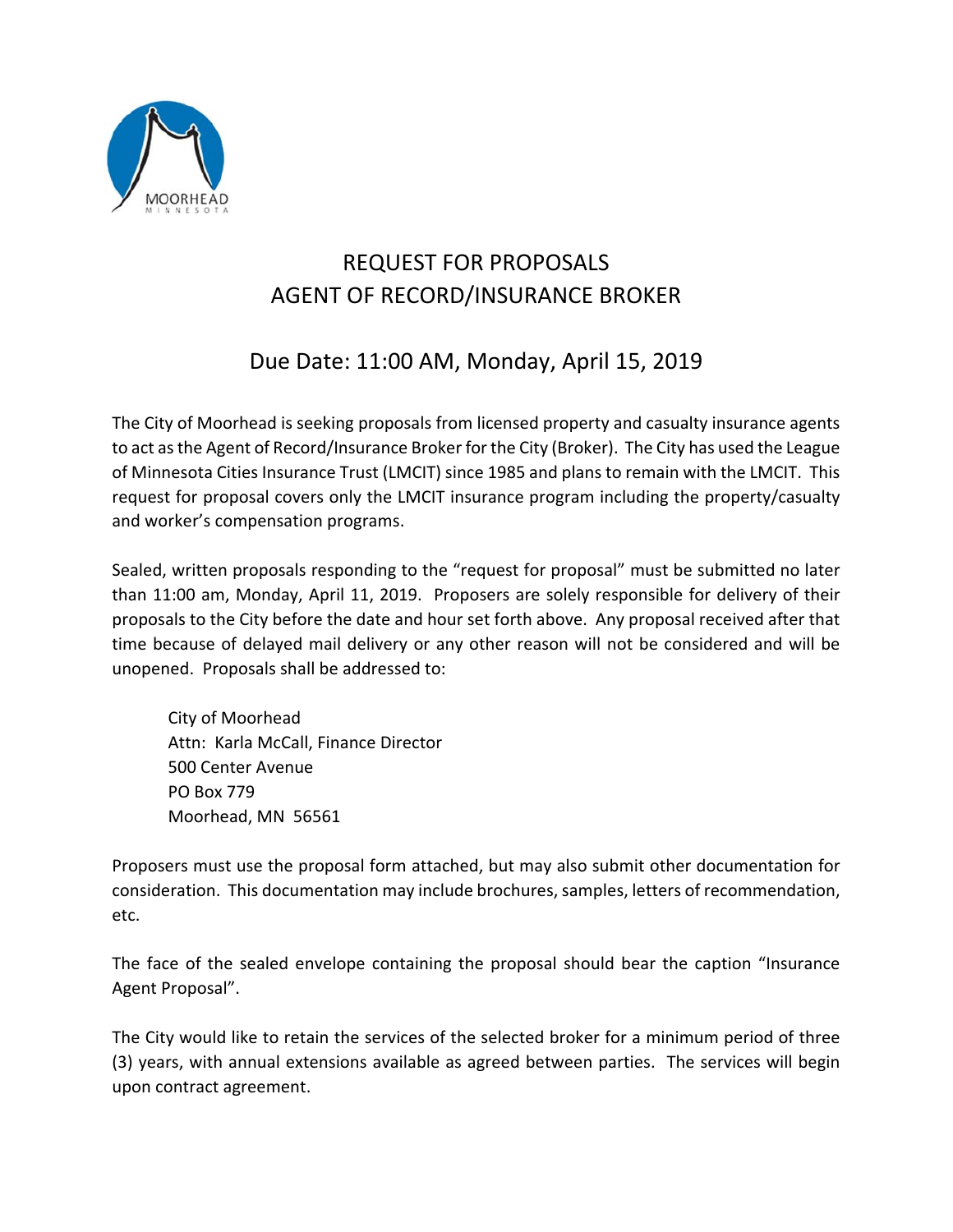The City desires to work with an agent who successfully provides the following services:

- 1. Advise and assist the City in assembling and accurately reporting underwriting data, including updating property values, for rating purposes.
- 2. Advise and assist the City in evaluating and selecting among coverage alternatives such as deductibles, limits, optional coverages, alternative coverage forms, etc.
- 3. Review coverage documents and invoices to assure coverage has been correctly issued and billed.
- 4. Advise the City on potential gaps or overlaps in coverages.
- 5. Assist the City as requested in submitting claims and interpreting coverage as applied to particular claims.
- 6. Review loss reports for correct reporting, appropriate reserves, etc.
- 7. Assist as requested with safety and loss control activities.
- 8. Assist the City in identifying risk exposures and developing appropriate strategies to address those exposures.

Selection of the insurance broker will be based on the following criteria (not necessarily in order of importance).

- 1. Expertise and experience in providing insurance brokerage services with Minnesota cities.
- 2. Qualification of personnel in the area of property and casualty, liability, and workers' compensation insurance.
- 3. References from public sector entities and clients which are comparable to the City.
- 4. Ability to respond efficiently to the requests for services.
- 5. Quality of the broker's proposal including RFP for insurance, responsiveness and adequacy of information provided.
- 6. Support services available (loss control, claims, claim reports).
- 7. Fee/payment structure to service this account.
- 8. Interview responses, if applicable.

The Request for Proposal (RFP) is not an authorization to approach the insurance market on the City's behalf. The City specifically requests that no contact or solicitation of insurance markets be made on its behalf and that no insurance market reservation be made by or for any proposer for insurance or related service to be provided for the City. An agent's failure to comply with this request will result in disqualification.

A team of City staff members will review the submitted proposals and select brokers for interviews based on qualifications. The interviews will be tentatively scheduled for April 24, 2019. The selection team will recommend one broker that best fits the City's needs and who have agreed to accept the terms of the City's contract.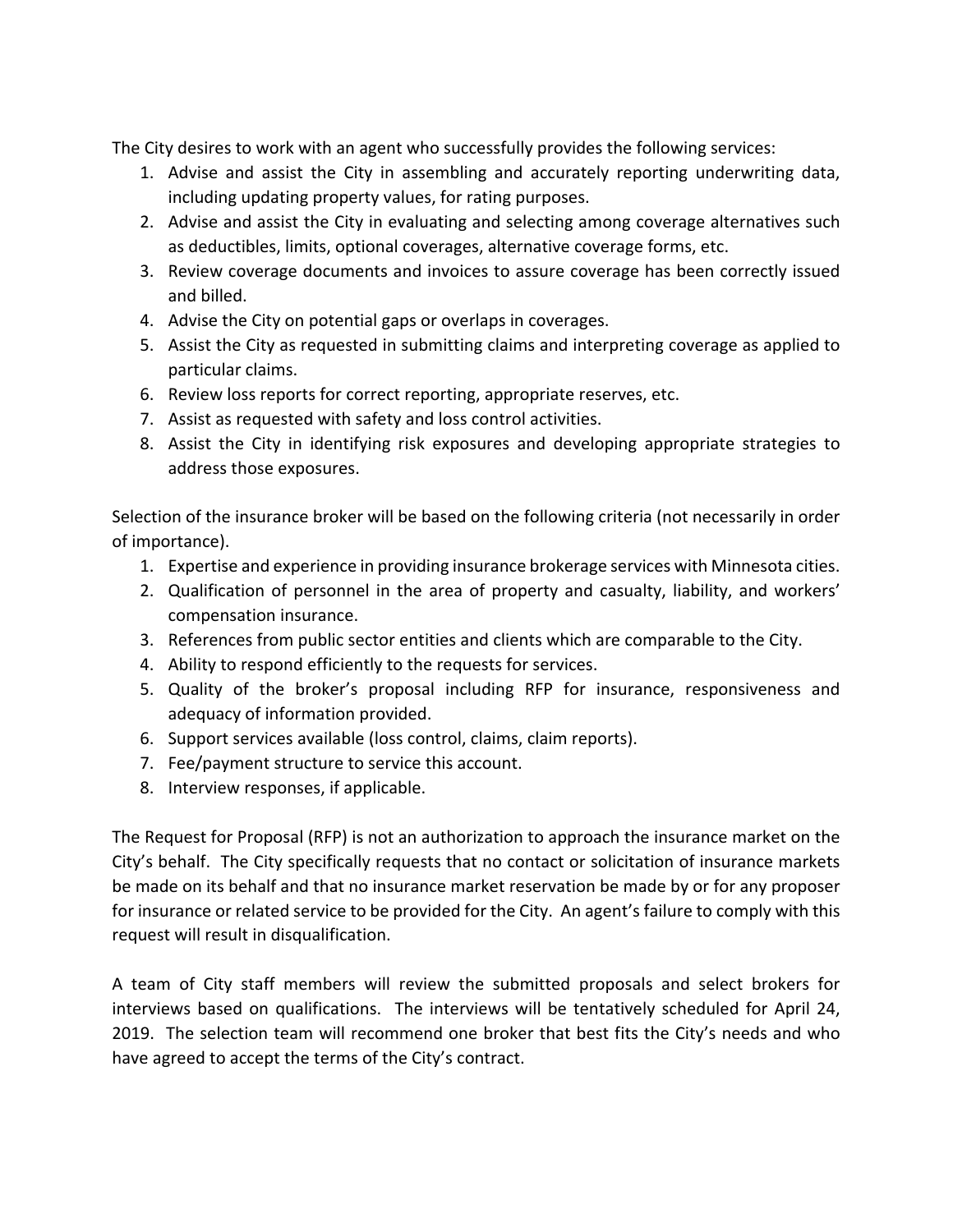The City of Moorhead reserves the right to reject any or all proposals, to waive informalities, to award the contract in whole or in part, and to award to the vendor the City determines is in the City's best interest.

Questions concerning the proposal process can be addressed to Finance Director Karla McCall at 218‐299‐5185. Any information given to one proposer will be put in writing and distributed to all who received proposal packets.

#### Attachment

‐ Broker/Agency Information Proposal Response Form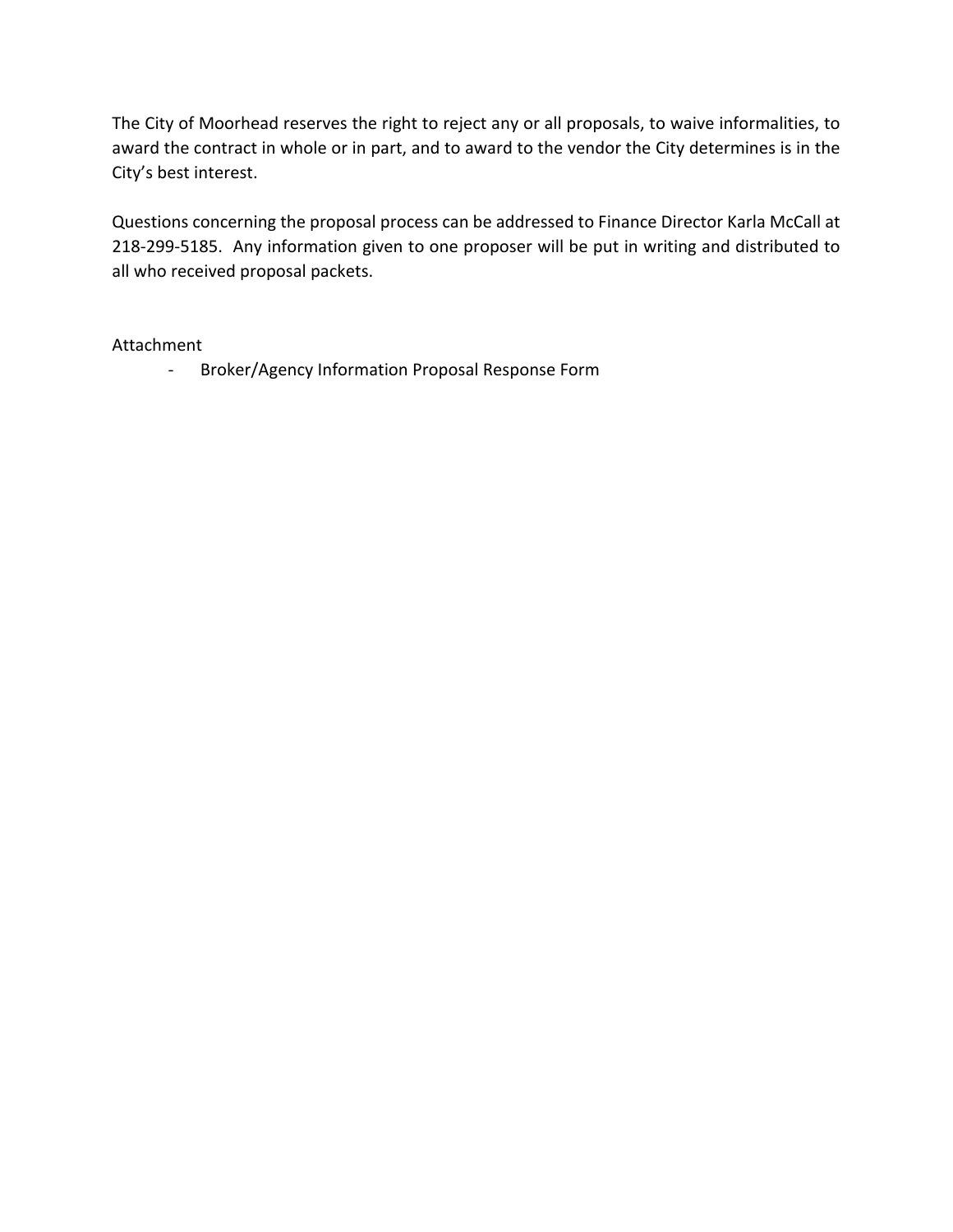### **Broker/Agency Information Proposal Response Form**

| <b>Broker/Agency Information</b>                                                                                                                                                                         |
|----------------------------------------------------------------------------------------------------------------------------------------------------------------------------------------------------------|
| Name:<br>Address:<br>Telephone:<br>Check One:<br><b>Broker</b><br>Independent Agent<br>Direct Writer<br>Licensed in MN:<br>Yes<br>No<br>Name of Primary Account Executive:<br>Name of Primary Assistant: |

Locations of branch offices/affiliates that would assist in servicing the City of Moorhead:

Number and Names of Minnesota Cities served:

| $-0.00$    |  |
|------------|--|
| <b>CC3</b> |  |

Describe the method by which the fees and expenses to the broker are calculated and paid by the insurance company. If services are to be paid on a commission basis, please indicate commission structure.

What services would you classify within the fee income and what services would you classify outside the fee income? List your fees for any additional services which may exceed the scope of duties and responsibilities contemplated within the fees.

Describe the agency's Errors and Omissions limits:

#### **Qualifications – Primary Account Executive (attach resume)**

Primary Account Executive for this account: Length of time with Agency/Company: Length of Career in Insurance or Risk Management: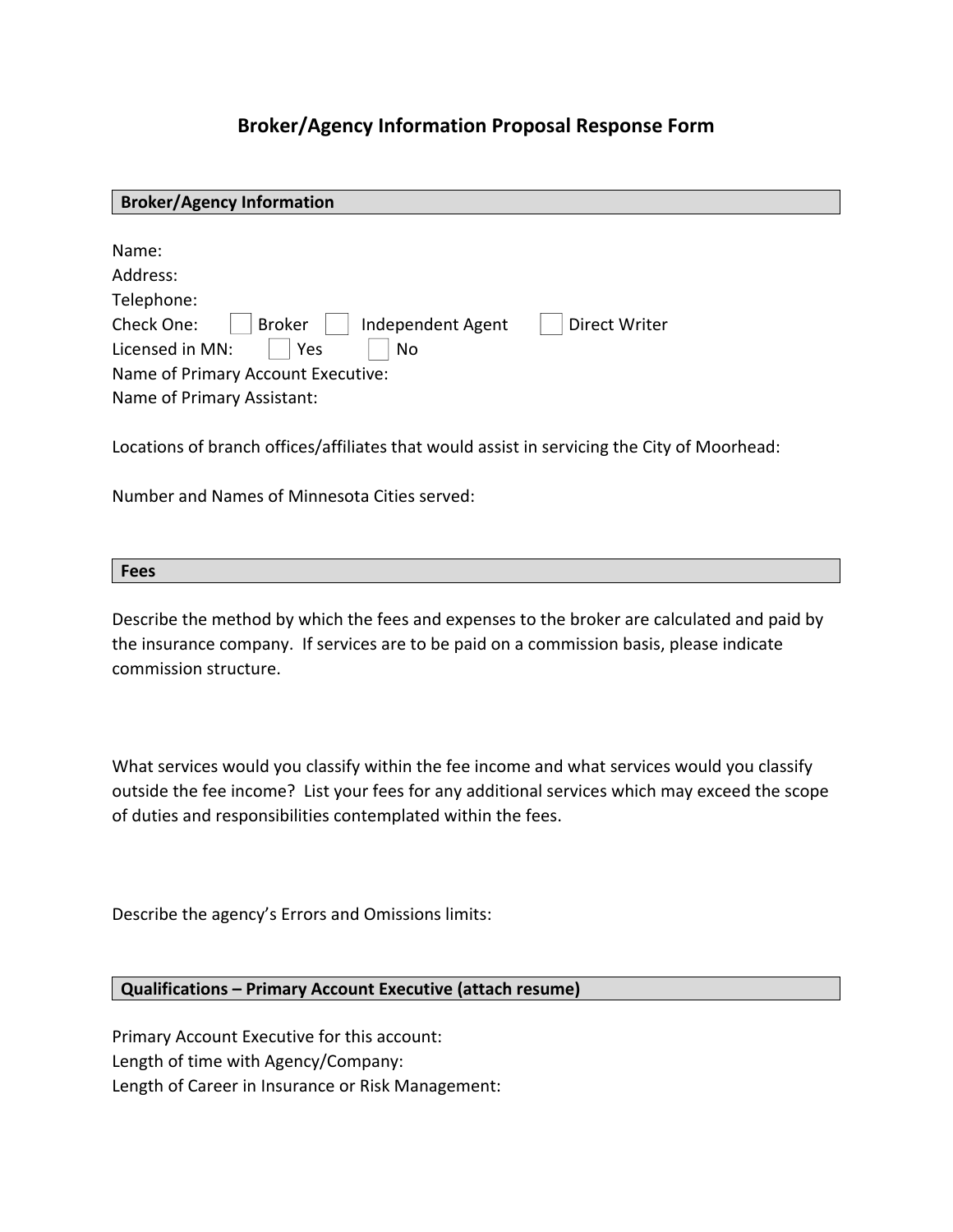Professional/Association Designations:

| Number of Public Entity<br>Clients | # | Number of Other Clients | # |
|------------------------------------|---|-------------------------|---|
| Property                           |   | Property                |   |
| Liability                          |   | Liability               |   |
| Automobile                         |   | Automobile              |   |
| <b>Workers' Compensation</b>       |   | Workers' Compensation   |   |

Work history includes experience in (check all that apply):

Commercial Underwriting | | Personal Lines Underwriting Commercial Claims Risk Management

Agency Account Servicing Agency Marketing

#### **Qualifications – Primary Assistant (attach resume)**

Primary Assistant for this account:

Length of time with Agency/Company:

Length of Career in Insurance or Risk Management:

Professional/Association Designations:

| Number of Public Entity<br>Clients | # | Number of Other Clients |  |
|------------------------------------|---|-------------------------|--|
| Property                           |   | Property                |  |
| Liability                          |   | Liability               |  |
| Automobile                         |   | Automobile              |  |
| <b>Workers' Compensation</b>       |   | Workers' Compensation   |  |

Work history includes experience in (check all that apply):

- Commercial Underwriting | | Personal Lines Underwriting
	- Commercial Claims Risk Management

Agency Account Servicing Agency Marketing

### **Please include resumes of all people that will be involved in this account.**

*ANY CORPORATE RELATIONSHIP BETWEEN BORKER/AGENT AND INSURER SHALL BE FULLY DIVULGED.*